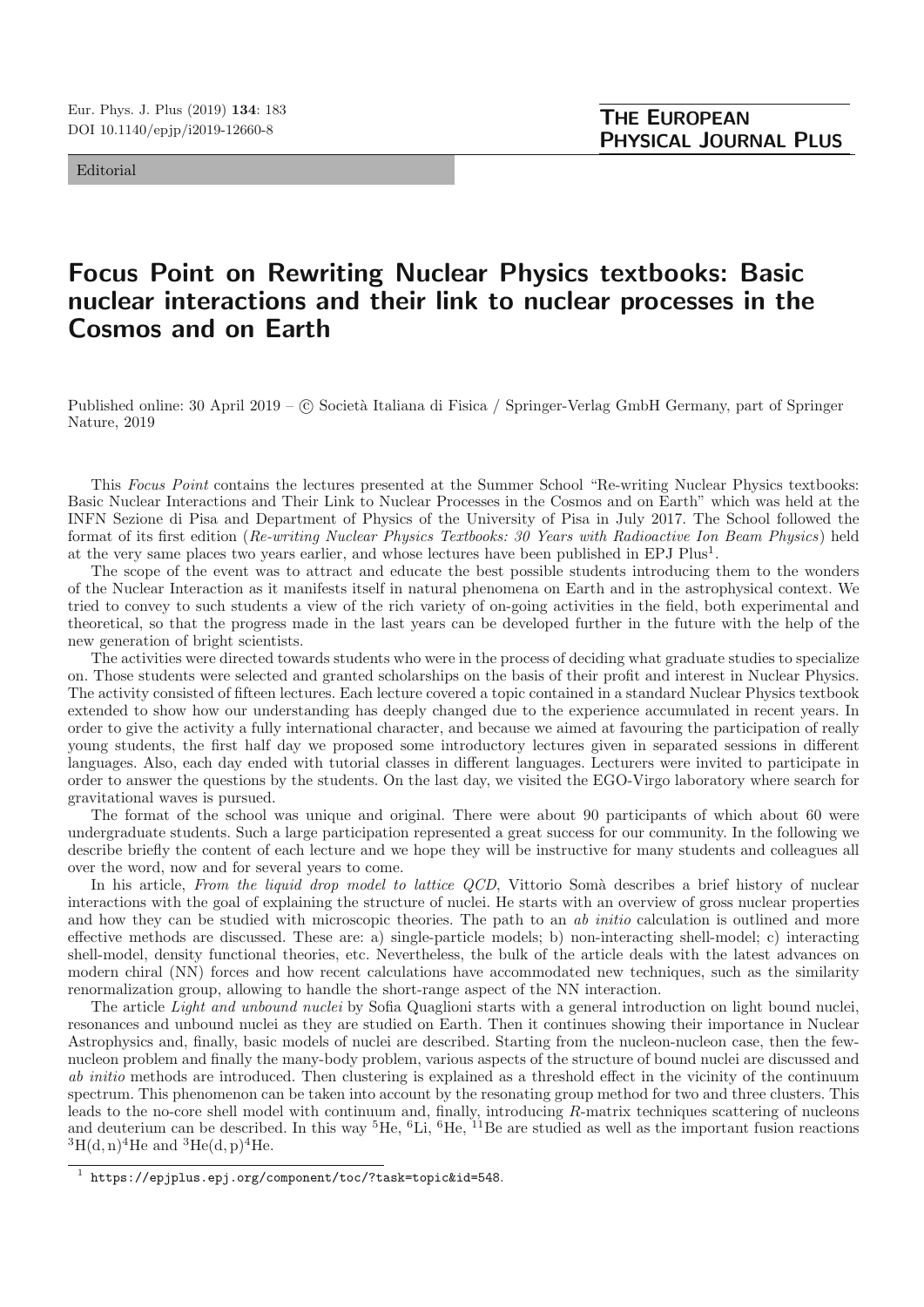In his paper Heavy nuclei: Introduction to density functional theory and variations on the theme, Gianluca Colò discusses the application of the Density Functional Theory (DFT) to describe the atomic nuclei, their overall features, such as ground-state properties (mass, shape, normal vs. superfluid character) and the collective excitations. After an introduction where the main properties of heavy nuclei are summarized, the following sections are devoted to the general description of DFT and to the specific nuclear energy density functional. Finally some examples of application to calculation of masses, radii, nuclear superfluidity and giant resonances are presented. As usual, the author presents the argument in a very clear and exhaustive way, providing the reader with the basic knowledge and arousing the interest for further investigation of the topics covered.

The two articles on nuclear astrophysics (Introduction to experimental nuclear astrophysics, by Alba Formicola and Giuseppe Imbriani and Neutron-induced cross sections by René Reifarth et al.) were very enlightening in explaining how basic inputs from nuclear structure and reactions determine the birth and evolution of stars in the Cosmos. Nuclear astrophysics is indeed a fascinating area of research, which has produced very interesting results and yet requiring new developments to be undertaken in the near and more distant future. The material presented by Alba Formicola, Gianluca Imbriani and René Reifarth makes these points very clear. These papers lead us to appreciating key results and plans towards the solution of interesting open problems in this area of research.

In particular, two topics were addressed, the nucleosynthesis of light elements with its relation to the the reaction rates in a stellar environment, and nucleosynthesis of the elements heavier than iron due to neutron capture.

In connection with the paper on the nucleosynthesis of light nuclei, it is important to highlight the following two points, well discussed after the introductory part on how to determine the reaction rates in a stellar environment. i) The major progress made in the description of burning in stars of light elements, such as hydrogen, helium, and carbon, via precision reaction measurements: Hydrogen burning involves the p-p chain and the CNO cycle for which one of the very important reactions is  ${}^{14}N(p,\gamma){}^{15}O$ . This is the slowest CNO reaction and its rate influences the age determination of globular clusters and the solar neutrino spectrum. The results on this reaction are from the LUNA accelerator located at the underground laboratory LNGS. ii) The importance to have new direct measurements of nuclear cross section of astrophysics interest at the Gamow peak: Among the future measurements to be made with the new accelerator LUNA-MV, presently under construction, there are those related to the fusion of  $^{12}$ C on  $^{12}$ C. A precise knowledge of the  ${}^{12}C + {}^{12}C$  reaction rate is needed since it determines the transition mass between the progenitors of core-collapse and thermonuclear supernovae and, thus, the resulting chemical yields, light curves and spectral evolution. The challenge is the study of  ${}^{12}C + {}^{12}C$  fusion reactions using gamma-spectroscopy which can be done only in a deep underground laboratory.

In connection with the paper on the nucleosynthesis of elements heavier than iron via neutron capture reactions, it is important to underline the following issues, which were well illustrated in the articles, after the presentation on how to determine with high precision the experimental cross sections. The activation technique and the time-of-flight method are mostly used to determine the required neutron-induced cross sections in the astrophysically important energy regime between 1keV and 1MeV. Even after decades of application, both techniques need improvements and, within this goal, there is the new evaluation of the <sup>197</sup>Au(n,  $\gamma$ ) cross section. New data implied the re-evaluation of 63 other isotopes with experimental information from TOF experiments. To measure the cross section using targets of rare radioactive isotopes, one will need, in the future, more intense neutron fluxes as those of the project SARAF, FRANZ, and NFS at SPIRAL2.

Indirect methods and/or surrogate reactions are often the only possibility to improve our knowledge of the nucleosynthesis of heavy elements involving radioactive nuclei. The Coulomb dissociation method can be used to determine the desired cross sections via the inverse reaction, by applying the detailed balance theorem. Plans to perform relevant studies of the r-process studies are in place and will use the set-up NeuLAND@FAIR. The planned measurements will exploit the availability of radioactive nuclei, at FAIR, at the vicinity of the neutron drip line and the excellent energy resolution of the neutron detection system at the R3B set-up.

The subject of the paper A short walk through the physics of neutron stars by Isaac Vidanaa is a rich survey of the very special systems that neutron stars are. The author introduces the reader to the historical development of the ideas concerning these strange objects where nuclear matter is found at extreme conditions. From the first hypotheses on the existence of dense nuclear systems surviving at the end of the life of ordinary stars, neutron stars have demonstrated to be a rich laboratory of ideas and phenomena, whose description needs the contribution of interdisciplinary theoretical concepts and experimental techniques. These range from nuclear science to radioastronomy, from hydrodinamical models to gamma ray spectroscopy and to gravitational wave detection.

Neutron star science developed in the 20th century. With the progress from the first ideas in the 1930s to the discovery of strange pulsed radiosources (pulsars) in the 1960s, up to the very recent opening of the multimessenger era in 2017, the physics of neutron stars has become, year after year, one of the most challenging branches of modern research. Now these systems, quite small on the astronomical scale but enormous on the nuclear one, are supposed to possess a complex internal structure with different layers, from the core to the surface. While in the core the existence of hyperons is strongly supported by data and deconfined quarks are postulated, the region close to the surface represents a special and unique phase for asymmetric nuclear matter. The paper guides the reader on this path, showing how the different physics concepts contribute to describing the properties of neutron stars.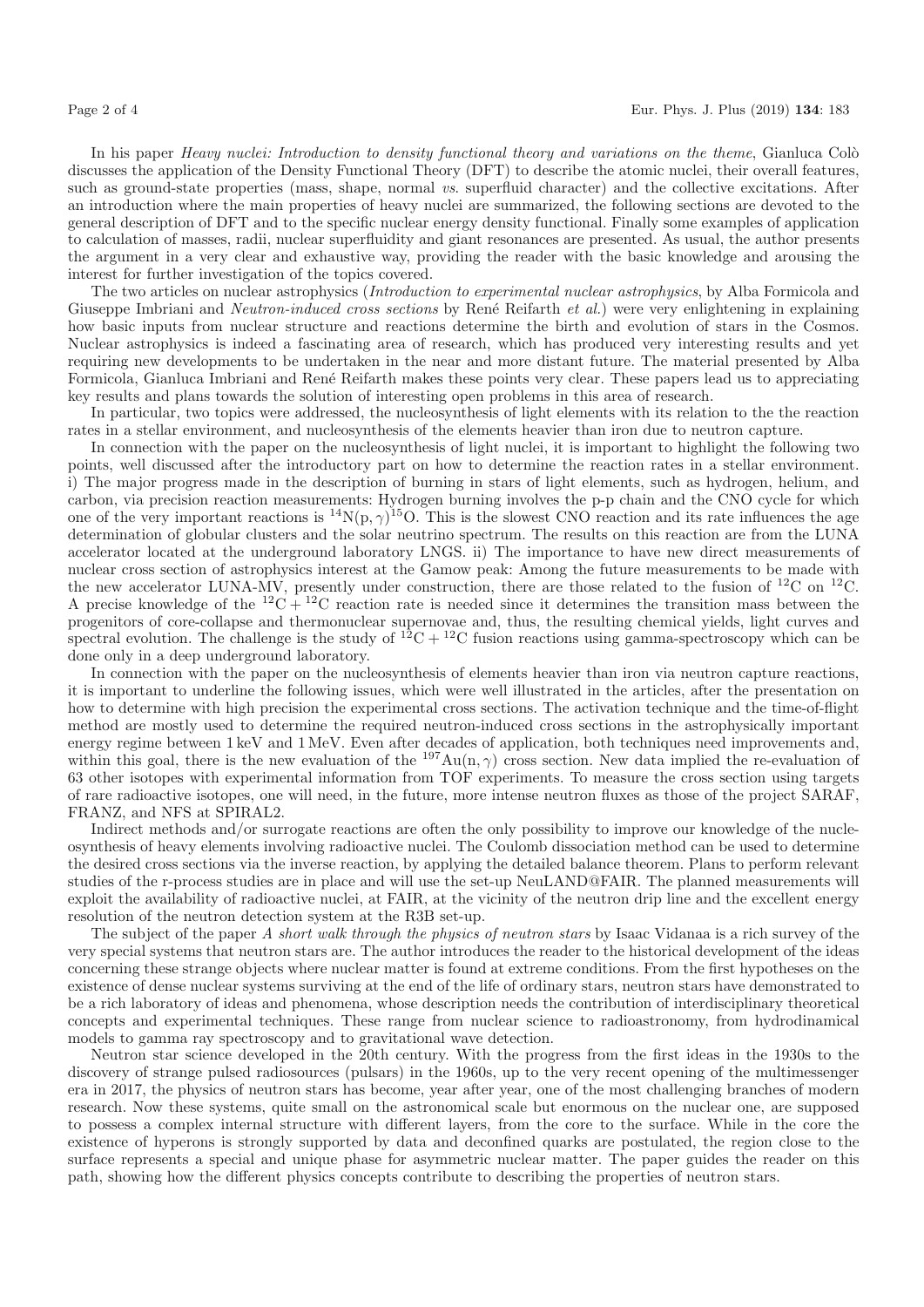## Eur. Phys. J. Plus (2019) **134**: 183 Page 3 of 4

Alessia di Pietro describes, in her article Phenomenological optical potentials, how the elastic and the inelastic nuclear scattering and a plethora of processes in nuclear scattering deeply depend on the details of nuclear optical potentials. She draws a review of basic scattering theory, and discusses scattering phenomena, such as orbiting arising from the interplay of nuclear and Coulomb interaction. Among many applications, she discusses in detail the threshold anomaly in fusion reactions and dynamic polarization potentials. Other applications of recently developed folding potentials are also discussed to explain nuclear scattering data.

In Direct reactions as quantum probes for nuclei by Susumu Shimoura, the essential theoretical tools for obtaining information on the properties of exotic nuclei are presented. The development, worldwide, of new rare isotope beam facilities and their associated experimental equipment has considerably enhanced the number of exotic nuclei that can be reached and studied using these tools. The author did not forget the experimental physicists when writing the article, and to comply with the well-known request of the past Chairman of the Division of Nuclear Physics of the American Physical Society, Evans Hayward, for theoretical lectures to have "words between the equations". This paper is of great interest to those engaged in active research in nuclear reactions and it is also meant as a guide and an introduction to this vast field for graduate students in general.

The paper Symmetries and fundamental interactions: Theory by Luca Girlanda discusses symmetries and fundamental interactions, in particular gauge principles.

Spontaneous symmetry breaking is a situation in which the symmetry of the Lagrangian is not the symmetry of the world. An example is the theory of superconductivity, in which a charged scalar field, representing electron Cooper pairs, acquires a vacuum expectation value, as a result of the shape of the potential function acting on the Cooper pairs. In the same way, the spontaneous symmetry breaking of the  $SU(2) \times U(1)$  gauge group is at the basis of the unified electro-weak interactions to the massive gauge bosons W and Z, which are mediators of weak interactions.

The idea of chiral symmetries implies that there are left-handed and right-handed particles and the Lagrangian is symmetric with left-handed and right-handed quarks. Chiral symmetries are clearly broken because there are no left-handed and right-handed pairs of elementary particles.

The last section of the paper derives an effective interaction for a collection of nucleons, based on the Gell-Mann-Oakes-Renner (GOR) relation, which involves both explicit chiral symmetry breaking and the spontaneous breaking of the quark condensate. The GOR has an order parameter analogous to the spontaneous magnetization for spin systems. The effective interaction is the sum of 2- and 3-body terms and the parameters are fitted to nucleon-nucleon observables. The effective good interaction is used to calculate energies of light nuclei up to <sup>11</sup>B. There is good agreement with experimental data.

In Symmetries and fundamental interactions: Precision experiments at low energies by K. Kirsh, it is shown that precision physics experiments at low energies, employing nuclear physics methods in particular, may be used as a probe to address some of the most fundamental questions of physics. These questions are: Do we really understand the known interactions? Are there more, as yet unknown, forces? Which symmetries of nature remain unbroken? What are the precise values of the fundamental constants? Are the so-called fundamental constants actually constant? (And so on.) The author has chosen an illustrative approach, giving examples of such experiments, addressing various aspects of the known fundamental interactions and the associated open issues. The aim of the paper is to attract the readers' interest and provide starting points for further studies.

The paper Resonances in neutron-induced reactions by Frank Gunsing is concerned with neutron-induced reactions which play a major role in nuclear technology for energy and medicine. A characteristic of neutron reaction cross sections at low energies in heavy nuclei is the presence of resonances. A nucleus has a fairly sharp surface. When a scattered nucleon is outside the target nucleus, the wave function can be written as the product of the target nucleus wave function and the wave function of the scattered neutron. In the internal region, when the scattered nucleon is inside the target, the neutron is absorbed and the wave function becomes very complicated and one speaks about a compound nucleus state.

In the R-matrix theory, one considers an internal region of radius  $R$  where all the nucleons are inside the sphere and solves the Schrödinger equation for all the nucleons with appropriate boundary conditions on the sphere. Then, one matches the internal wave function onto an external scattering wave function with one nucleon outside.

For thermal neutron scattering by either a medium or a heavy nucleus, the scattering is dominated by s-wave resonances. Near a resonance, one has either elastic scattering or neutron capture, followed by emission of gamma rays. The cross section can be described by the Breit-Wigner single level approximation, which depends on parameters. Gamma ray capture cross sections fluctuate from one nucleus to another and are expected to follow a Porter-Thomas statistical distribution. This distribution has been studied and verified for many data sets.

Vincenzo Patera and Ilaria Matteri, in Nuclear interactions and medicine, introduced the very important subject of hadron interaction in matter, with particular focus on the applications of such interaction to medicine and human health. Indeed, energetic hadron beams can be used as a tool to treat localized and deep tumors more effectively than exploiting conventional photons or electrons. Apart from this relatively new and still developping field in nuclear medicine, there is another context, where the detailed study of the hadron interaction in matter is very important. This is the space exploration via interplanetary human missions; in these long journeys, humans are exposed to fluxes